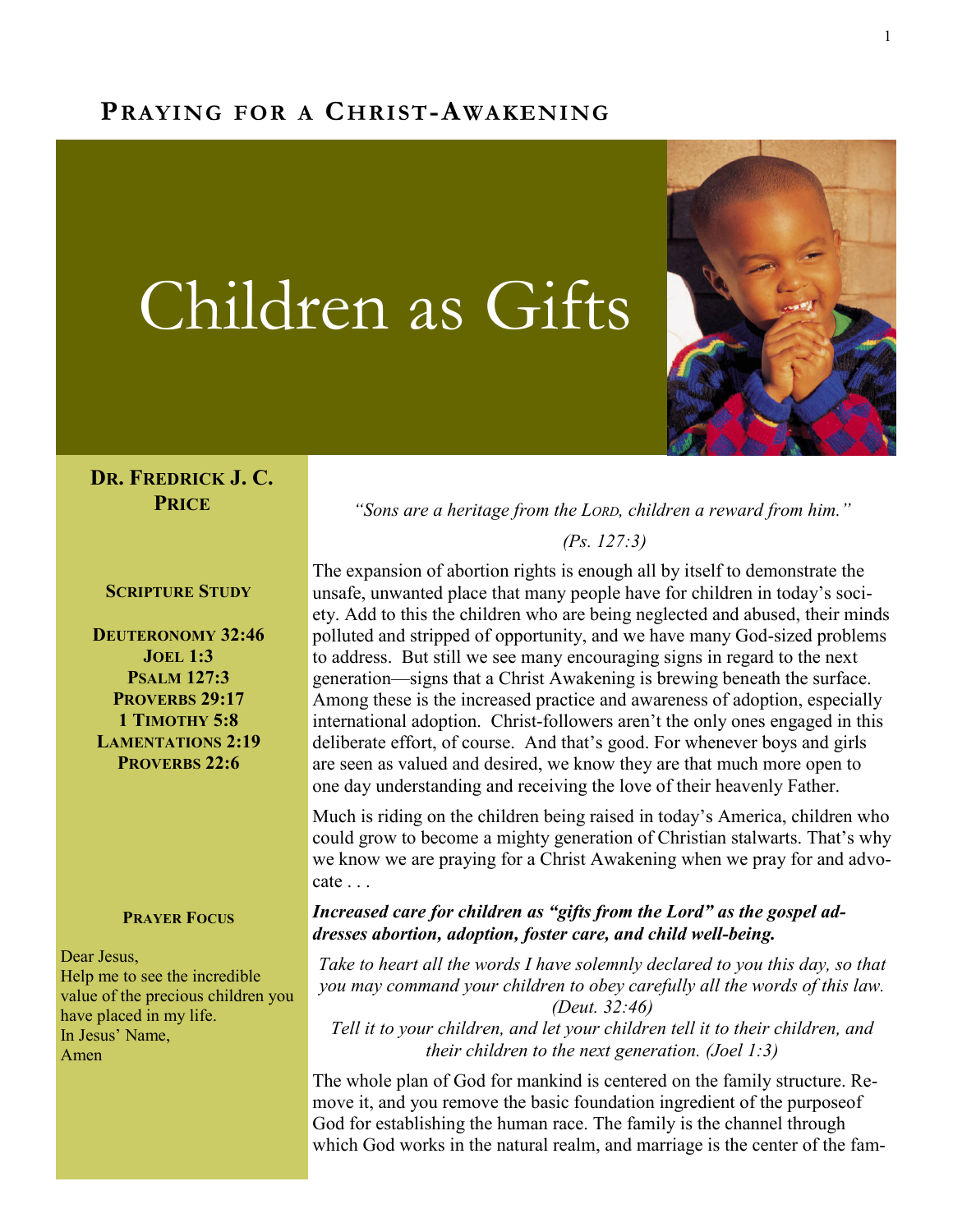ily relationship. God established the home, He established the family, He established marriage, and His power works best through the relationship that is functioning the closest to the terms on which He designed it to function.

#### Be a Christian Family

The Christian family is very important. As we talk about the family, that is an inclusive term. It means the husband, the wife, and the children. It means the parents, the singles, and the divorced persons. "The Christian family" means everyone who is a Christian within the framework of the family relationship. Whether you are male or female, young or old does not make any difference. You are a part of the family. The family is the cornerstone of God's creation. The family is Satan's targeted area. Since the Garden of Eden, Satan and his demonic forces have made a concerted effort to destroy the sanctity of family life. If he could do away with the family, then he would pretty much have society in the palm of his hand.

## Be a Parent

Whether we realize it or not, the greatest single occupation that a human can have is to be a parent. That is more important than being president or prime minister. It is more important than being an earthly king. It is a high and exalted position and carries with it awesome responsibilities. God is the great Father figure, and one can place no estimate on the value of a mother and a father. I believe it to be the highest privilege a person can have: to be the guardian of another human life from conception to adulthood.

Thousands of years ago, the Lord laid down His child-raising principles, which have never changed. However, you cannot teach His principles if you do not have them in your heart. Parents cannot teach what they do not know or what they do not believe. The things being taught to children have to be in the parents' behavior as well as in their mouths. During the early years of their lives, children absorb into their own personalities the behavior learned in the home. Everything we do should have a lesson in it for our children. In fact, everything we do does have a lesson in it, and they learn those lessons.

If we followed God's plan in everything, His best, this would be a much more peaceful world. We would live in a sane society. But raising children by man's methodology is what most Christians try to do, and that is playing Russian roulette. And if you lose in child raising, it means the death or crippling of a life entrusted to your care.

## Embrace Parental Duties

Duty means "responsibility," and the first responsibility of parents is to love their children. The thing most people do not fully understand is that everyone has to be taught to love. We think of love as some sort of emotion that happens spontaneously, a feeling that comes out of nowhere like lightning and strikes you, but that is absolutely untrue. Love is demonstrated in giving. It is not only a condition but an action. And we are supposed to teach our children how to love. Encourage the children. You should provide for your children an environment in which they feel accepted and can develop a sense of self-worth. Are you creating an environment in which your child can grow up and be an asset to society? We ought to provide security, love, and a safe haven where they can express themselves and still be accepted—not a place to express rebellion but a forum where their ideas and creative thoughts can be spoken forth without ridicule. Provide that listening ear and that understanding heart.

You ought to let your child know he is worth exactly what you are worth to God. That child should know he is valuable and precious to you. You can tell him that, but you can show it in many ways. Love must be expressed through actions. Children can tell from the atmosphere of the home whether they are loved and whether their parents are truly concerned about them. When they have no doubt about this, no one out there in the world can ever shake their sense of self-worth.